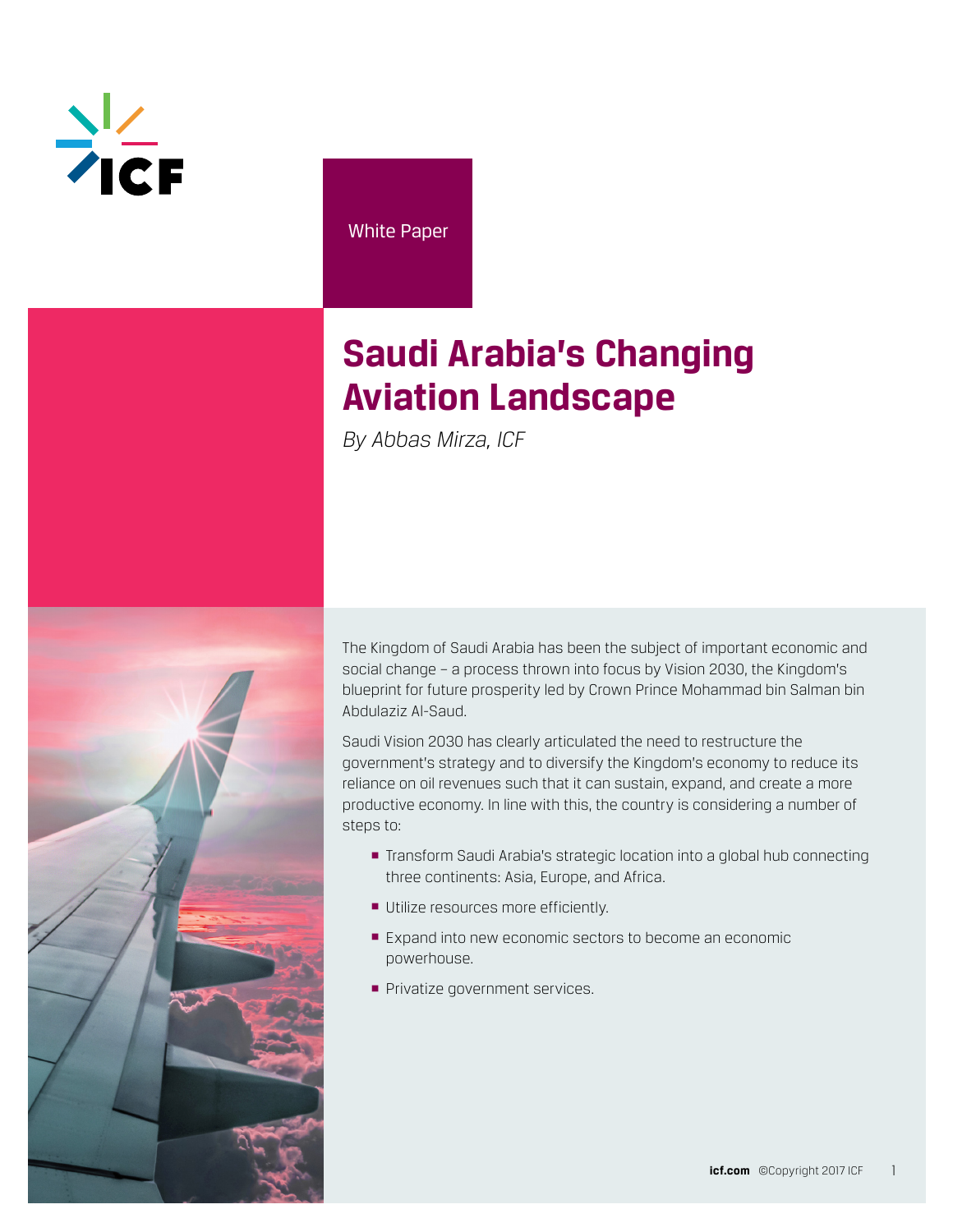The aviation industry is seen as playing a key role in this strategy.

The Kingdom of Saudi Arabia has long recognized the aviation sector as a means to drive economic growth and talent development, while elevating the Kingdom's position on the regional and global stage. However, only recently, and partly driven by Saudi Vision 2030, has the pace of liberalization and regulatory reform truly gained momentum. One key initiative behind this growth has been increased private sector participation (PSP) activity through the privatization of the Kingdom's airports.

# Overview of the Saudi Aviation Market

Over the last two decades, the aviation market in Saudi Arabia has grown substantially. Following a noticeable growth acceleration over the past five years, the Kingdom's airports in 2016 handled more than 84 million passengers.

#### EXHIBIT 1. TOTAL PASSENGER TRAFFIC AT SAUDI ARABIA'S AIRPORTS (MILLIONS)



Source: ACI, GACA, ICF analysis

| <b>CAGR</b>   | 1991-1995 | 1995-2000 | 2000-2005 | 2005-2010 | 2010-2016 |
|---------------|-----------|-----------|-----------|-----------|-----------|
| International | 9.6%      | 3.0%      | 5.4%      | 11.2%     | 11.7%     |
| Domestic      | 4.6%      | 9.8%      | 4.1%      | 1.1%      | 10.4%     |
| Total         | 6.7%      | 7.0%      | 4.6%      | 5.4%      | 11.1%     |

Saudi Arabia's population is heavily concentrated in a few large cities, and the concentration of traffic among airports shows a similar pattern. The top four airports, namely Jeddah, Riyadh, Dammam, and Madinah, presently account for more than 80% of the passenger traffic.

As the total air traffic expands further, however, we would expect a progressive sharing of growth with the regions as a wider range of services become viable. Saudi Arabia regards this increase in regional access as an important element in its overall goal for better intra-country connectivity and mobility.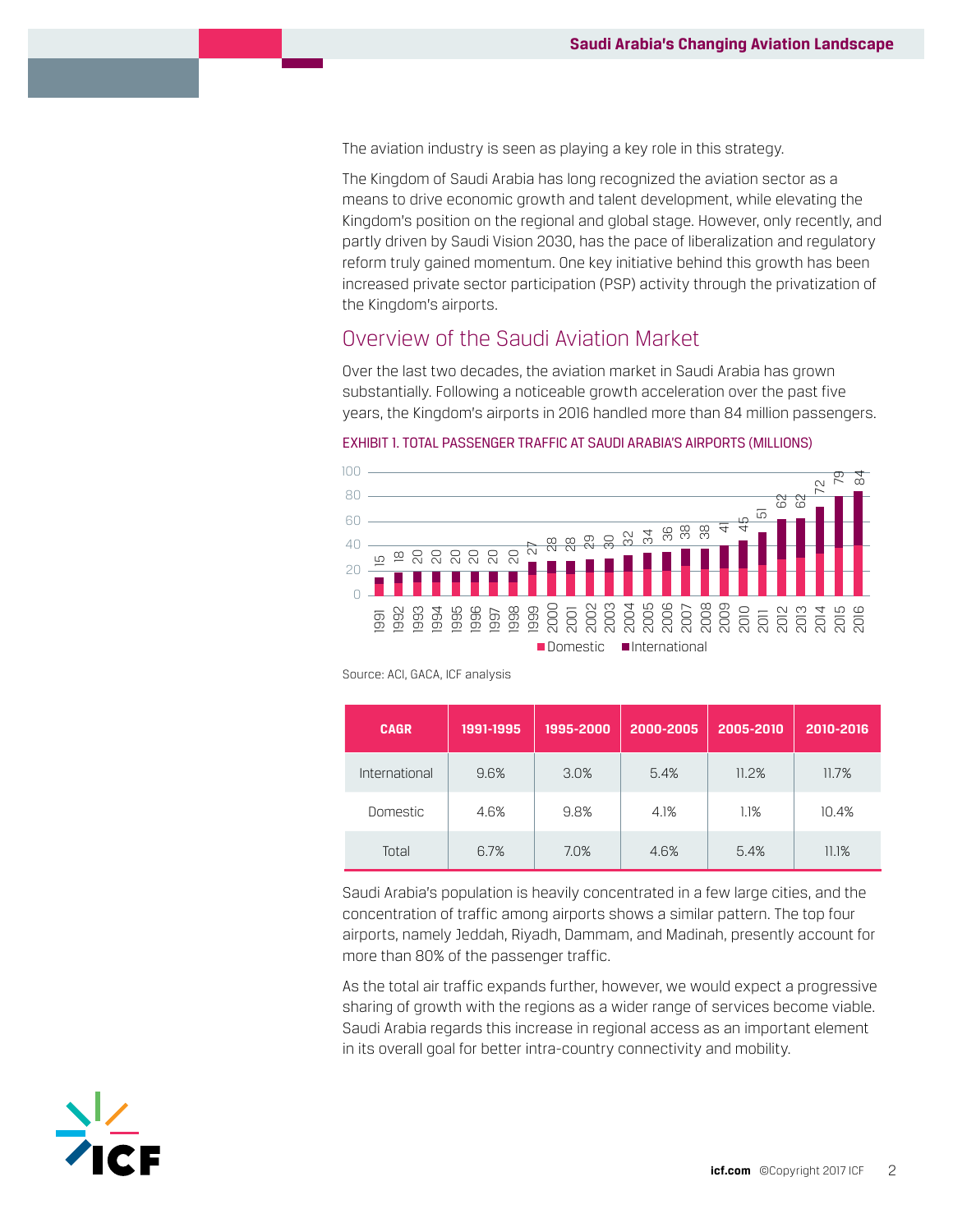

EXHIBIT 2. DISTRIBUTION OF TRAFFIC BETWEEN AIRPORTS IN SAUDI ARABIA

Source: ACI 2015

### Factors Contributing to Recent Growth

Several favorable factors have contributed to the dynamic growth of the Saudi market:

- **Economic growth:** The country's real GDP has doubled from the height of the previous oil boom in 1980 to 2016.
- **Kigration:** The growing economy has attracted significant net migration and the population of the country has doubled since 1990 and is currently over 32 million people.
- **Domestic Fare Cap:** General Authority of Civil Aviation of Saudi Arabia (GACA) took positive steps toward reforming the domestic fare cap in 2015 when it allowed domestic carriers to lift ticket prices within 10 days of departure. More recently, consensus rests on less regulatory intervention and the phasing out of price controls, so airlines have far more flexibility and freedom in how they set prices based on market drivers.
- § **New Airlines**: Several new GCC based carriers, namely flyadeal, Nesma Airlines, and Saudi Gulf Airlines, have commenced operations in Saudi Arabia since 2016.
- **<sup>open Skies: The liberalization trend is expected to continue towards**</sup> an eventual open skies regime, which de facto exists with a few countries already.

# Saudi Arabia's Airport Privatizations

Experience worldwide has made clear that rapid air traffic expansion is only possible if the airport infrastructure can respond effectively to the new demands. Saudi Arabia has responded with a program of privatization that would have been unthinkable even a decade ago.

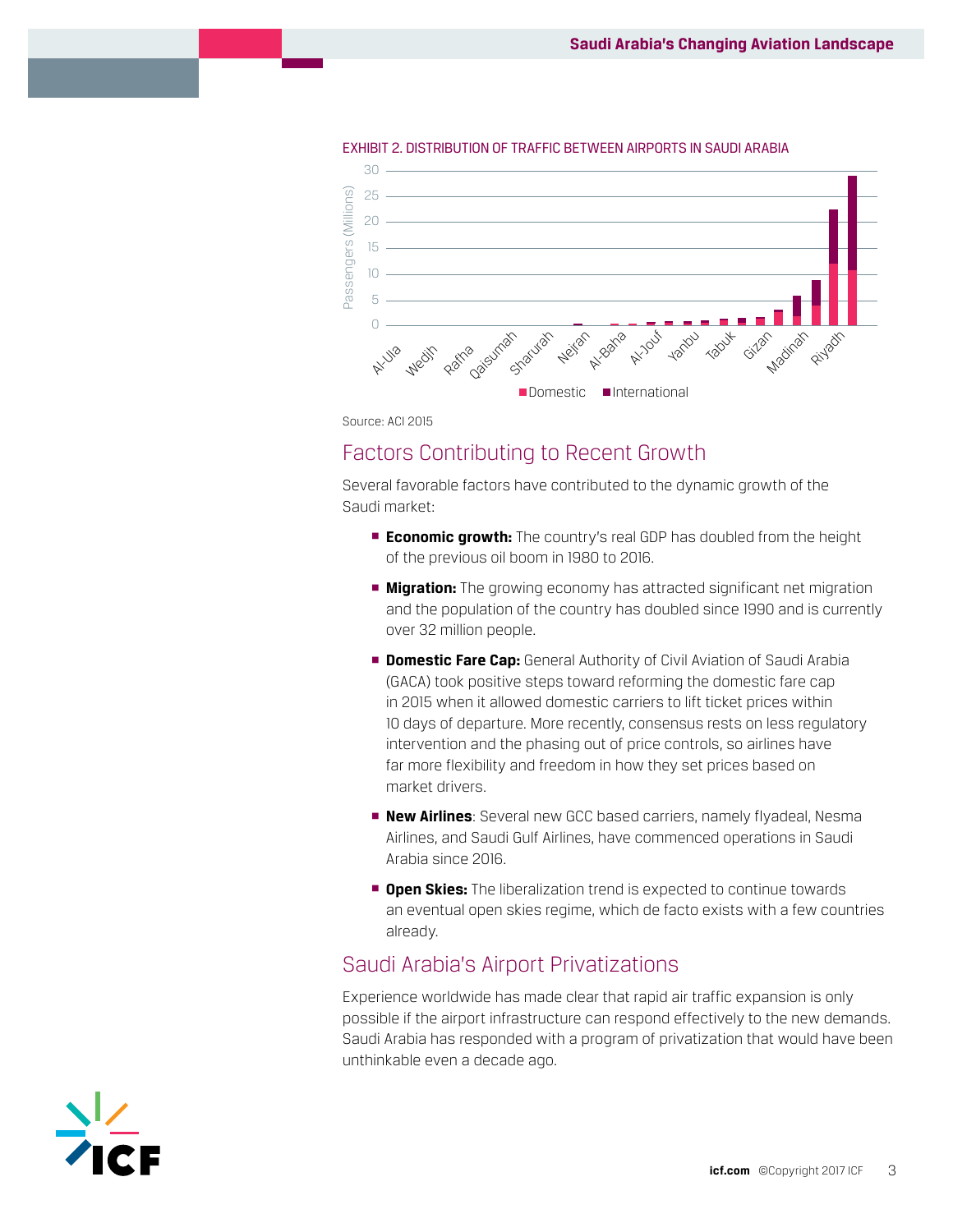

#### In 2017 alone:

- A consortium of Turkey's TAV Group and Saudi Arabia's Al Rajhi Holding Group were awarded the concession rights to develop and operate three international airports: Yanbu, Hail, and Al-Qassim. These 30-year concession awards build on TAV and Al Rajhi Holdings Group approvals for a 25-year concession in 2012 to develop and operate Prince Mohammad bin Abdulaziz Airport (PMIA) in Medina, alongside contractor Saudi Oger. The PMIA privatization process took over 14 months to complete, while the more recent airport privatizations were concluded within four months.
- GACA recently awarded Consolidated Contractors Company, Flughafen Munchen – the operator of Munich Airport – and Asyad Holding Group to develop a new international airport in the city of Taif, near Mecca. The new airport is expected to open towards the end of 2020.
- Singapore's Changi Airports International (CAI) won the rights to operate King Abdulaziz International Airport (KAIA) in Jeddah, which is the main gateway to Mecca, for a 20-year period. GACA will bear the \$7.2 billion cost of the ongoing expansion works to transform the customer experience and cater for future passenger growth.

Of note in recent transactions is that "traffic risk guarantees" are not included in the contractual arrangements as they were for PMIA. To an extent, GACA's decision not to include this contractual clause implies their confidence that the underlying fundamentals are in place for robust future traffic growth without market share cannibalization between airports.

## Future Prospects for Saudi Arabian Markets

Looking ahead, GACA has set itself the ambitious target of privatizing all of its 27 airports by 2020 as a means to raise revenues, encourage best in class international operators, manage the passenger travel chain, and seek private sector investments to fund capital expansion plans.

Over time, from a governance perspective, each airport will be transformed into an operating company with its own board responsible for all operational and financial performance. Each airport company will be owned by the Public Investment Fund (PIF) which will be responsible for future privatizations. PIF will, over time, become the world's largest sovereign wealth fund and take over Saudi Civil Aviation Holding, which will act as an umbrella company for the airport operators. Privatizations may take the form of initial public offerings and equity stake sales.

Riyadh's King Khaled International Airport will be the first entity to undergo this transformation. It is intended that a minority stake sale (value yet to be determined) in the newly formed Riyadh Airport Company will take place towards the latter part of 2017 or the beginning of 2018.

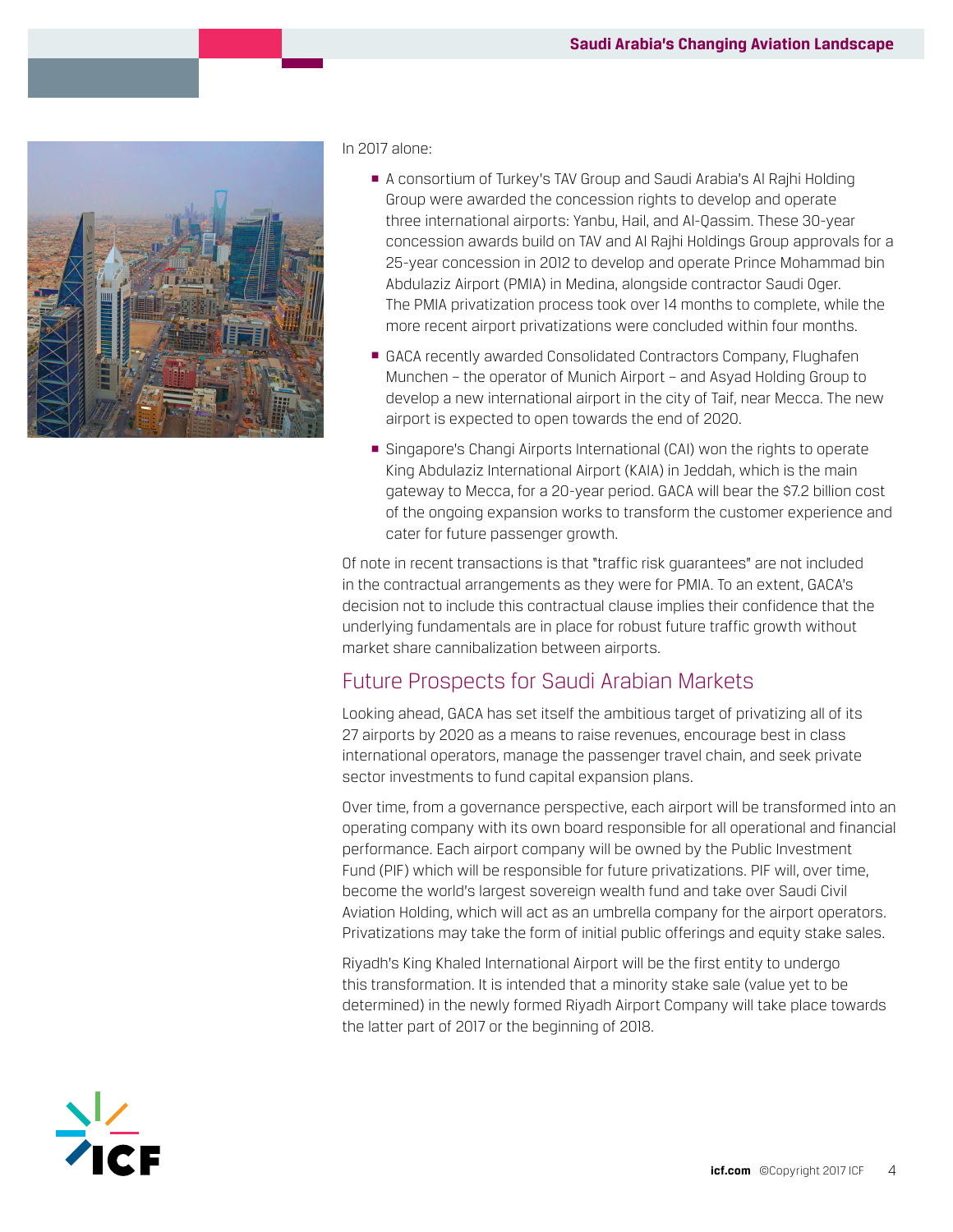Expansion of the holy sites of pilgrimage and connected infrastructure is expected to remove some of the existing bottlenecks, which is, in turn, expected to allow further growth of pilgrim traffic. In line with the Saudi Vision 2030 strategy of increasing religious traffic to meet its responsibilities to the Islamic world as a whole, two major programs have been set in hand:

- § A \$27 billion expansion program began in 2011 at Mecca with the ultimate aim of more than doubling the capacity of the Grand Mosque to 2 million peak capacity.
- A \$7 billion program at the Prophet's Mosque in Medina to enable its current peak capacity of 1 million worshippers to increase by 60%.

Finally, optimism in the aviation sector is further demonstrated by the government's intention to not only enhance the current infrastructure but to build new airports over time. Initial approval has been granted for two new airports in the Riyadh region to serve northern and southern provinces, thus making regional cities more connected with the overall aim of better serving the Saudi citizen.

In addition, plans are being formulated by GACA to assess the feasibility of a new airport in the Mecca province, which would be business-based as opposed to the new Taif Airport whose primary objective is to serve the profitable religious traffic segment.

## Conclusion

In conclusion, the Kingdom's political will is redrawing the aviation landscape at a pace never seen before. This is being shaped not only by Saudi Vision 2030 but also the pressing economic need to adjust to the challenging economic realities of low oil prices for the foreseeable future and less reliance on state funding.

Private sector participation in the Kingdom's airports are not only alleviating the downward pressure on capital expenditure budgets, but also introducing world-class airport operators to enhance the passenger experience.

From once being trapped in a relatively static and conservative governmentdriven paradigm, Saudi Arabia is in the process of rapid transformation. Indeed, by 2020, the Kingdom's aviation market system will be ahead, in some respects, of many countries in Europe and North America.